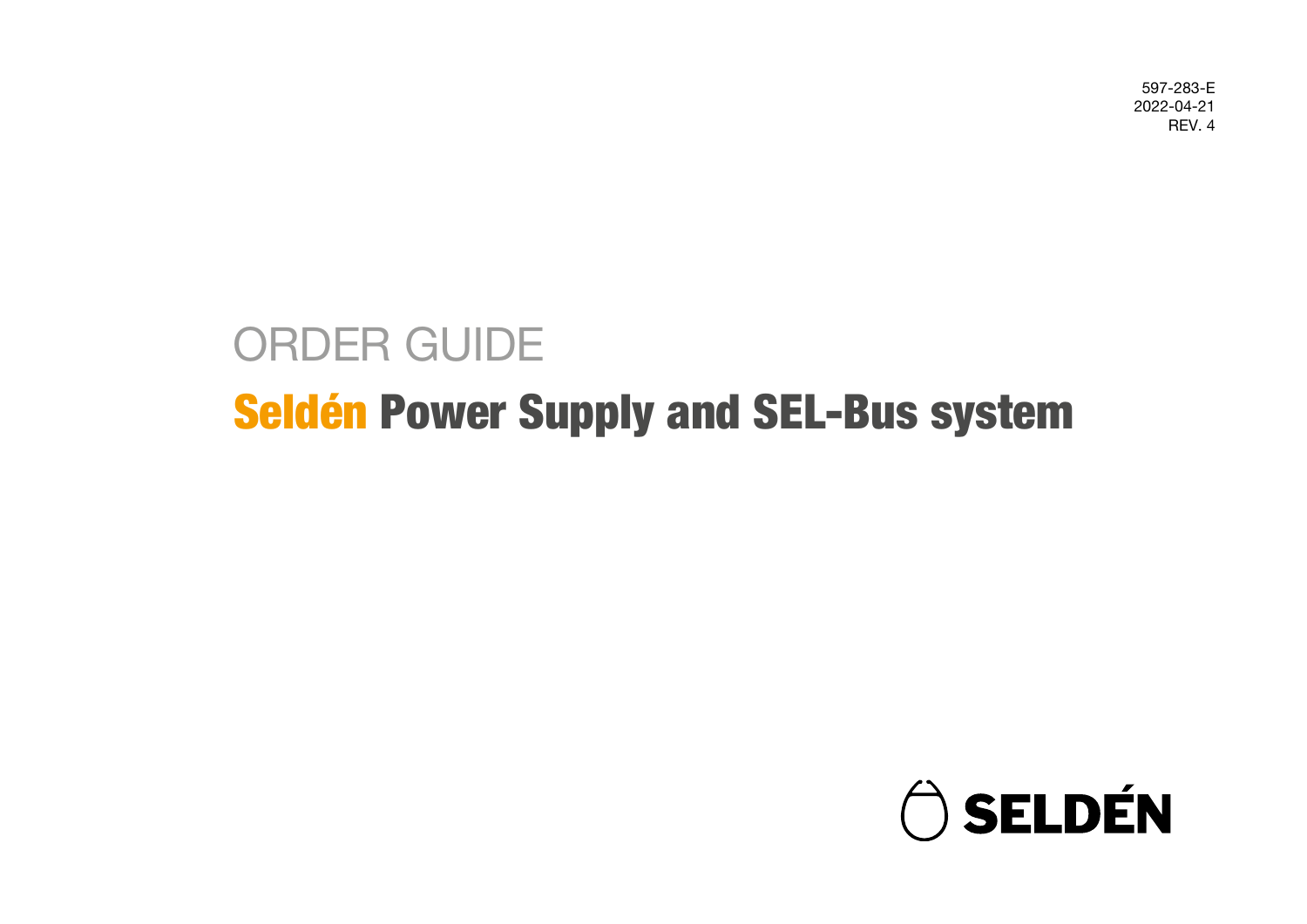## Seldén Power Supply and SEL-Bus system

Choose one PSU Start pack per boat and one Control pack per drive unit. The packages are designed to include the minimum items necessary for a complete, standard installation. For systems with many drive units or long cable distances, additional cable lengths and sizes might be needed. See section 3 for additional items list. All items listed in the packages are also available to purchase separately.

Seldén Power Supply and SEL-Bus system can be extended at any time by adding extra drive unit(s) and respective control pack.

#### 1. PSU start pack

One PSU start pack is needed per boat. Choose the package by battery voltage (for fuse/switch).

|            |                                          |                                                               | <b>PSU</b><br>Start pack<br>12V | <b>PSU</b><br>Start pack<br>24 <sub>V</sub> | <b>PSU</b><br>Start pack<br>(Excl. fuse)* |
|------------|------------------------------------------|---------------------------------------------------------------|---------------------------------|---------------------------------------------|-------------------------------------------|
| Art. No.   | Description                              |                                                               | 532-800-20                      | 532-800-30                                  | 532-800-40                                |
| 532-800-10 | Power supply unit (PSU)                  |                                                               |                                 |                                             |                                           |
| 532-488    | Main switch/fuse 100A, (12v)             |                                                               |                                 |                                             |                                           |
| 532-492    | Main switch/fuse 60A, (24v)              |                                                               |                                 |                                             |                                           |
| 532-835    | SEL-Bus terminal, Female.                | Ends of backbone                                              |                                 |                                             |                                           |
| 532-836    | SEL-Bus terminal, Male                   |                                                               |                                 |                                             |                                           |
| 532-839    | SEL-Bus T-connector (Female/Female/Male) | Connects drop<br>cables to backbone                           |                                 | 1                                           |                                           |
| 531-101    | SEL-Bus cable (Female/Male) 0,3M         | Drop<br>cable/Backbone                                        |                                 |                                             |                                           |
| 531-104    | SEL-Bus cable (Female/Male) 5M           |                                                               | $\overline{2}$                  | 2                                           | 2                                         |
| 531-048-10 | Power Cable Pack, 2xm <sup>**</sup>      | 6mm <sup>2</sup> (yellow/dark blue) Connects PSU<br>to MCU(s) |                                 |                                             |                                           |
| 597-275-E  | I: MANUAL, EL. SYSTEM INSTALL.           |                                                               |                                 |                                             |                                           |

*\*If custom fuse or integrated fuse/switch is to be used. Recommended size 12V=120-160A (fast acting) or 100-120A (with time delay), 24V=60-75A (fast acting) or 50-60A (with time delay). \*\*Max total length of power cable (sum of plus and minus cables) from PSU to MCU is 18m (2x9m). If longer cables are needed, increase cable area (see section 3: optional items).*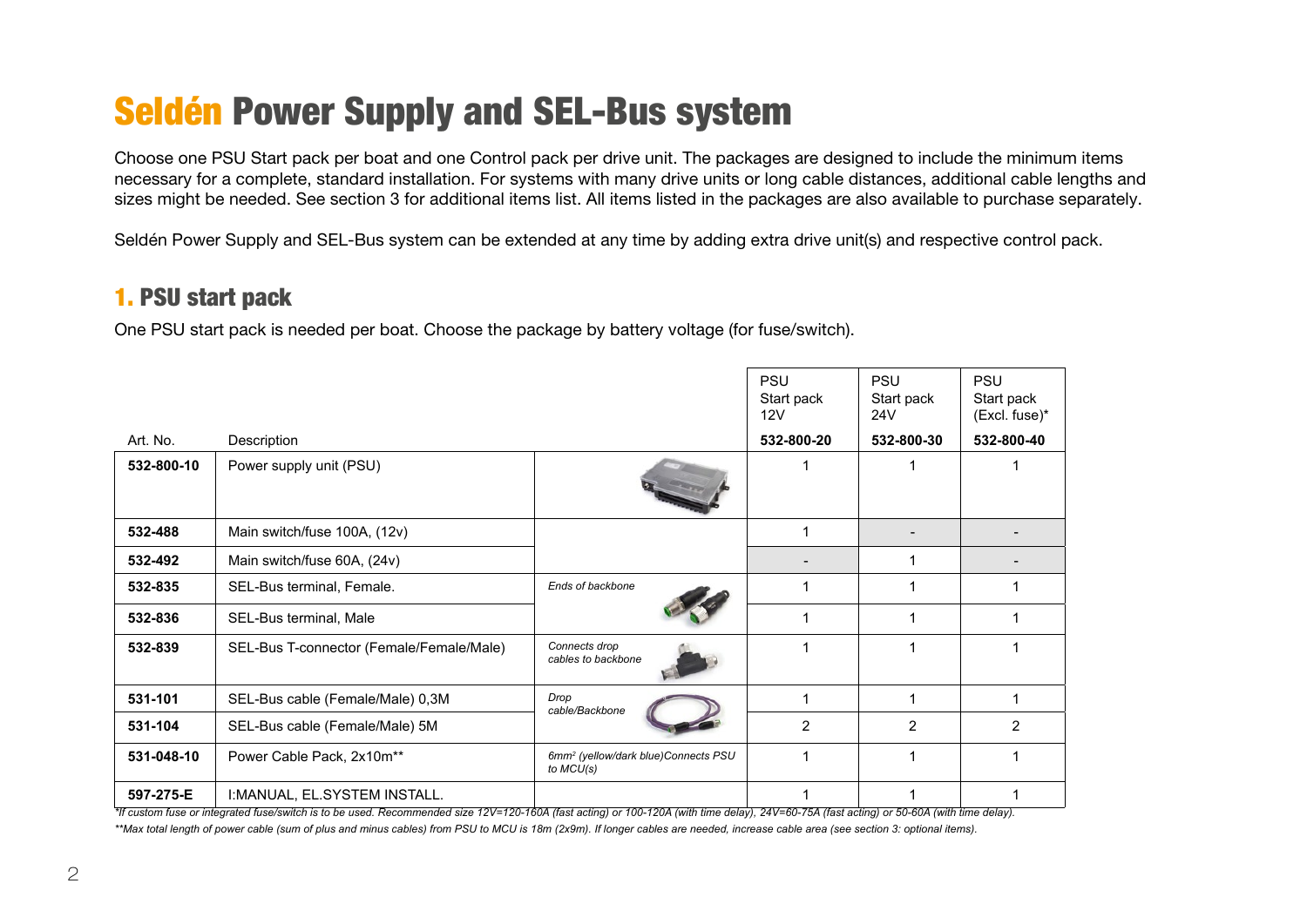#### 2. Drive Unit Control pack(s)

Select one control pack for each drive unit. A "drive unit" is an electrically powered function such as a Furlex Electric. Choose the package by function, size and push button option.

#### CONTROL PACK FURLEX ELECTRIC

|            |                                                               |  | 200/204                  |                       | 300/304                  |                                  |                | 400/404            |                  |                |                    |
|------------|---------------------------------------------------------------|--|--------------------------|-----------------------|--------------------------|----------------------------------|----------------|--------------------|------------------|----------------|--------------------|
|            |                                                               |  | Genoa                    | Cutter                | (Excl.<br>buttons)       | Genoa                            | Cutter         | (Excl.<br>buttons) | Genoa            | Cutter         | (Excl.<br>buttons) |
| Art. No.   | <b>Description</b>                                            |  |                          | 532-815-60 532-815-61 |                          | 532-815-62 532-815-63 532-815-64 |                | 532-815-65         | 532-815-66       | 532-815-67     | 532-815-68         |
| 532-815-20 | MCU (Motor Control<br>Unit) Furlex 200/204E                   |  | $\mathbf{1}$             |                       | $\mathbf{1}$             |                                  |                |                    |                  |                |                    |
| 532-815-21 | MCU (Motor Control<br>Unit) Furlex 300/304E                   |  | $\overline{\phantom{a}}$ |                       | $\overline{\phantom{a}}$ | $\mathbf 1$                      | $\mathbf{1}$   | $\overline{1}$     |                  |                |                    |
| 532-815-22 | MCU (Motor Control<br>Unit) Furlex 400/404E                   |  |                          |                       |                          |                                  |                |                    | $\overline{1}$   | $\mathbf{1}$   |                    |
| 540-459-06 | Push button assembly<br><b>GENOA IN/OUT</b>                   |  | 1                        |                       | $\overline{\phantom{0}}$ | 1                                |                |                    | $\overline{1}$   |                |                    |
| 540-459-09 | Push button assembly<br><b>CUTTER IN/OUT</b>                  |  |                          |                       | $\overline{a}$           |                                  | 1              |                    |                  | $\mathbf{1}$   |                    |
| 532-827-01 | SEL-Bus Push button<br>converter for Furlex<br>(excl buttons) |  | $\mathbf{1}$             |                       | $\mathbf{1}$             | 1                                | 1              | $\overline{1}$     | $\overline{1}$   | 1              |                    |
| 532-839    | SEL-Bus T-connector<br>(Female/Female/Male)                   |  | $\overline{2}$           | $\overline{2}$        | $\overline{2}$           | $\overline{2}$                   | $\overline{2}$ | $\overline{2}$     | $\overline{2}$   | $\overline{2}$ | $\overline{2}$     |
| 531-102    | SEL-Bus cable<br>(Female/Male), 1 M                           |  | $\mathbf{1}$             |                       | $\mathbf{1}$             | $\mathbf{1}$                     | $\mathbf{1}$   | $\overline{1}$     | $\pmb{0}$        | $\pmb{0}$      | $\mathbf 0$        |
| 531-103    | SEL-Bus cable<br>(Female/Male), 2 M                           |  | $\mathbf{1}$             | -1                    | $\mathbf{1}$             | 1                                | $\mathbf{1}$   | $\mathbf 1$        | $\boldsymbol{2}$ | $\overline{c}$ | $\overline{c}$     |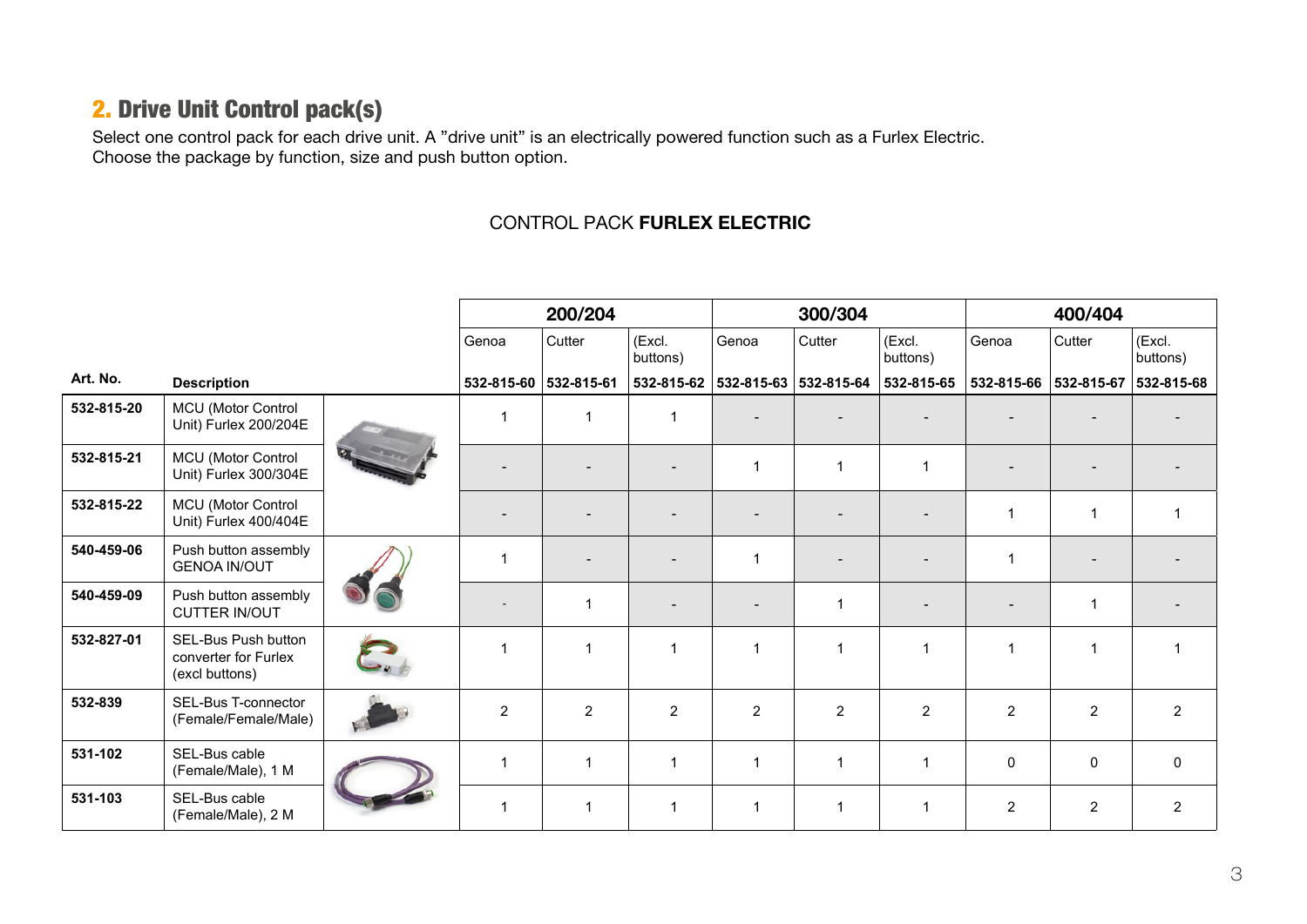|            |                                                                           |                                                                      |                 |                                | SMF - SYNCHRONIZED MAIN FURLING SIZE RB |                                                                 |                 |
|------------|---------------------------------------------------------------------------|----------------------------------------------------------------------|-----------------|--------------------------------|-----------------------------------------|-----------------------------------------------------------------|-----------------|
|            |                                                                           | <b>CONTROL PACK</b><br><b>E40i BASIC</b><br>= For line handling only |                 | <b>CONTROL PACK</b><br>size RB | <b>ELECTRIC FURLING MAST</b>            | <b>CONTROL PACK</b><br>E40i SYNC<br>= For line handling and SMF |                 |
|            |                                                                           |                                                                      | (Excl. buttons) |                                | (Excl. buttons)                         |                                                                 | (Excl. buttons) |
| Art. No.   | <b>Description</b>                                                        | 532-815-80                                                           | 532-815-81      | 532-815-72                     | 532-815-73                              | 532-815-82                                                      | 532-815-83      |
| 532-815-33 | MCU (Motor Control Unit), Electric<br>furling mast for SMF RB             |                                                                      |                 | $\mathbf{1}$                   | $\mathbf 1$                             |                                                                 |                 |
| 532-815-40 | MCU, winch E40i BASIC                                                     | $\mathbf{1}$                                                         | $\mathbf{1}$    |                                |                                         | $\overline{\phantom{0}}$                                        |                 |
| 532-815-41 | MCU, winch E40i RB SYNC                                                   | $\overline{\phantom{a}}$                                             |                 |                                |                                         | $\mathbf{1}$                                                    | $\mathbf 1$     |
| 540-457-01 | Push button assembly<br>for winch E40i 1/2                                | $\mathbf 1$                                                          |                 |                                |                                         | $\mathbf{1}$                                                    |                 |
| 540-459-07 | Push button assembly<br><b>MAIN IN/OUT</b>                                |                                                                      |                 | $\mathbf{1}$                   |                                         |                                                                 |                 |
| 532-827-01 | SEL-Bus Push button converter<br>for Winch (excl buttons)                 | $\mathbf{1}$                                                         | $\mathbf{1}$    |                                |                                         | $\mathbf{1}$                                                    | $\mathbf 1$     |
| 532-827-02 | SEL-Bus Push button converter for<br>electric furling mast (excl buttons) |                                                                      |                 | $\mathbf{1}$                   | $\mathbf 1$                             |                                                                 |                 |
| 540-482    | Protective cover                                                          | 1                                                                    |                 |                                |                                         | 1                                                               |                 |
| 532-839    | SEL-Bus T-connector<br>(Female/Female/Male)                               | $\overline{2}$                                                       | 2               | $\overline{2}$                 | $\overline{2}$                          | $\overline{2}$                                                  | $\overline{2}$  |
| 531-102    | SEL-Bus cable (Female/Male), 1 M                                          | $\mathbf{1}$                                                         | $\mathbf{1}$    | $\mathbf{1}$                   | $\mathbf{1}$                            | $\mathbf{1}$                                                    | $\mathbf{1}$    |
| 531-103    | SEL-Bus cable (Female/Male), 2 M                                          | $\mathbf{1}$                                                         | $\mathbf{1}$    | $\mathbf{1}$                   | 1                                       | $\mathbf{1}$                                                    | -1              |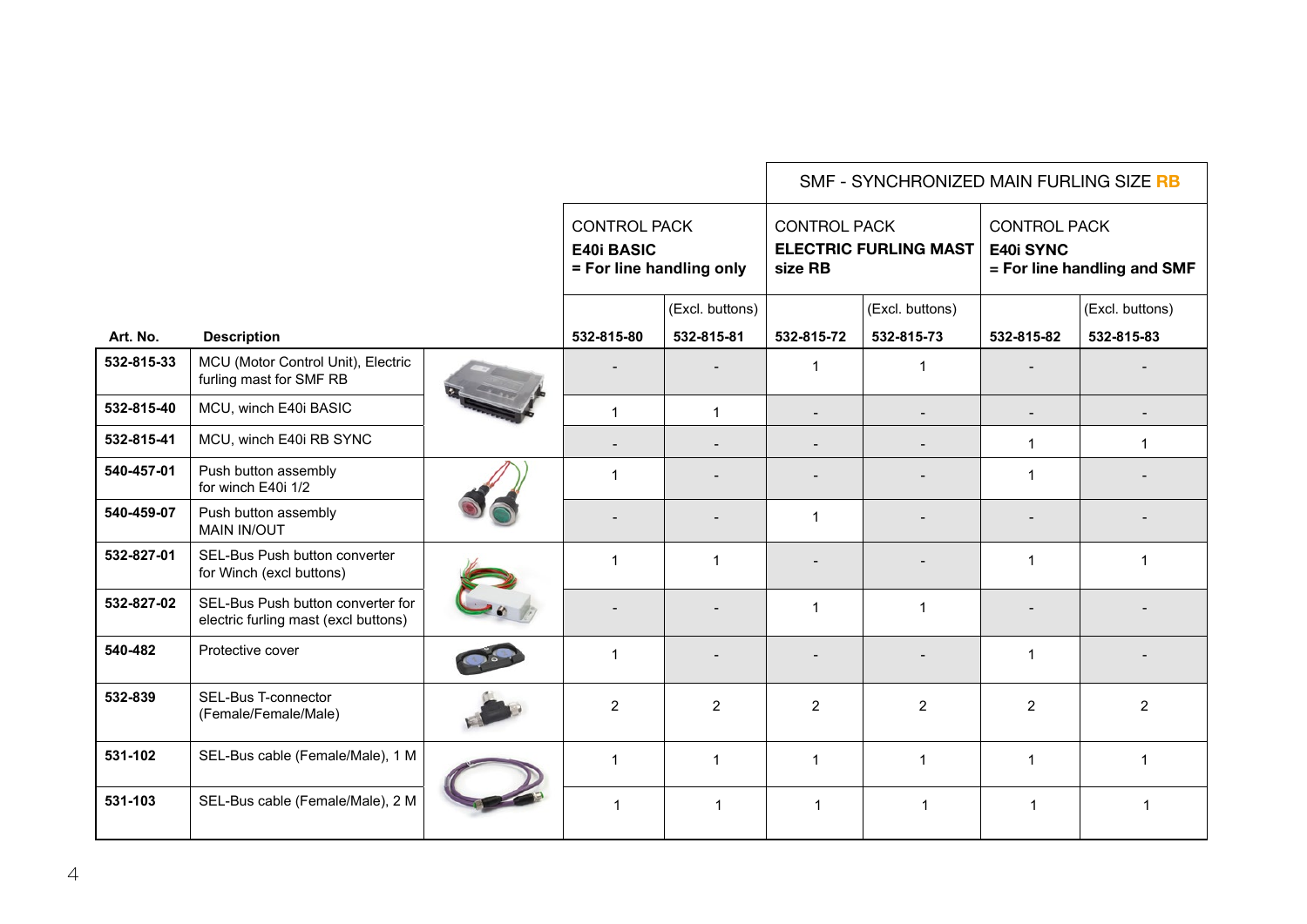|            |                                                                           | SMF - SYNCHRONIZED MAIN FURLING SIZE RC                        |                 |                                                                           |                 |  |
|------------|---------------------------------------------------------------------------|----------------------------------------------------------------|-----------------|---------------------------------------------------------------------------|-----------------|--|
|            |                                                                           | <b>CONTROL PACK</b><br><b>ELECTRIC FURLING MAST</b><br>size RC |                 | <b>CONTROL PACK</b><br><b>E40i RC SYNC</b><br>= For line handling and SMF |                 |  |
|            |                                                                           |                                                                | (Excl. buttons) |                                                                           | (Excl. buttons) |  |
| Art. No.   | <b>Description</b>                                                        | 532-815-75                                                     | 532-815-76      | 532-815-85                                                                | 532-815-86      |  |
| 532-815-34 | MCU (Motor Control Unit), Electric<br>furling mast for SMF RC             | $\mathbf 1$                                                    | 1               |                                                                           |                 |  |
| 532-815-42 | MCU, winch E40i RC SYNC                                                   |                                                                |                 | $\mathbf 1$                                                               | $\mathbf{1}$    |  |
| 540-457-01 | Push button assembly<br>for winch E40i 1/2                                |                                                                |                 | $\mathbf{1}$                                                              |                 |  |
| 540-459-07 | Push button assembly MAIN IN/OUT                                          | $\mathbf 1$                                                    |                 |                                                                           |                 |  |
| 532-827-01 | SEL-Bus Push button converter<br>for Winch (excl buttons)                 |                                                                |                 | $\mathbf 1$                                                               | $\mathbf{1}$    |  |
| 532-827-02 | SEL-Bus Push button converter for<br>electric furling mast (excl buttons) | 1                                                              | $\mathbf{1}$    |                                                                           |                 |  |
| 540-482    | Protective cover                                                          |                                                                |                 | $\mathbf 1$                                                               |                 |  |
| 532-839    | SEL-Bus T-connector<br>(Female/Female/Male)                               | 2                                                              | $\overline{2}$  | 2                                                                         | $\overline{2}$  |  |
| 531-102    | SEL-Bus cable (Female/Male), 1 M                                          | $\mathbf{1}$                                                   | $\mathbf{1}$    | $\mathbf{1}$                                                              | $\mathbf{1}$    |  |
| 531-103    | SEL-Bus cable (Female/Male), 2 M                                          | 1                                                              | 1               | 1                                                                         | 1               |  |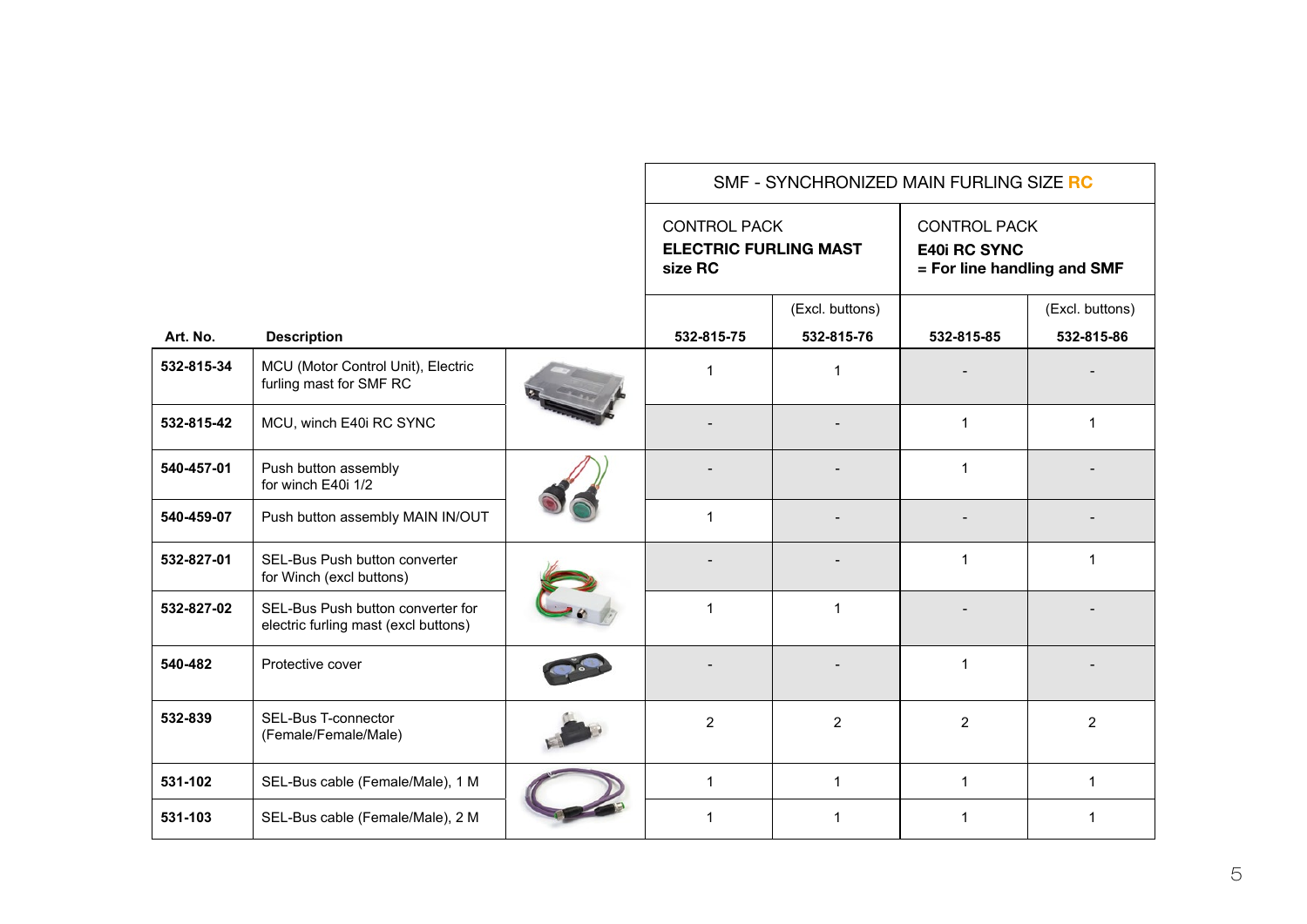### 3. Optional items

| Flat button panel, stainless steel<br>$(1 \text{ button})$ , 56x56 mm | 540-461-01 | Panel to be used if buttons are mounted in a laminate thicker<br>than 5mm                                                                                |
|-----------------------------------------------------------------------|------------|----------------------------------------------------------------------------------------------------------------------------------------------------------|
| Flat button panel, stainless steel<br>$(2 \text{ buttons})$ 100x56 mm | 540-462-01 |                                                                                                                                                          |
| Raised button panel, black polyamide<br>(2 buttons) 96x53 mm          | 540-482    | Buttons are recessed to decrease risk of<br><i>involuntary activation.</i><br>Included by default in control pack for Winch<br>(532-815-80, 532-815-82). |
| Connection box with cable glands                                      | 532-487-01 | Watertight connector for connection cables<br>(drive unit to MCU).<br>Included by default in Furlex Electric above<br>deck Basic Pack.                   |

#### Optional cables/cable lengths

| ဖာ<br>SEL-BI<br>cables | SEL-Bus cable (Female/Male), 0.3 M | 531-101 | Backbone and drop cable |
|------------------------|------------------------------------|---------|-------------------------|
|                        | SEL-Bus cable (Female/Male), 1 M   | 531-102 |                         |
|                        | SEL-Bus cable (Female/Male), 2 M   | 531-103 |                         |
|                        | SEL-Bus cable (Female/Male), 5 M   | 531-104 |                         |
|                        | SEL-Bus cable (Female/Male), 10 M  | 531-105 | Backbone only           |

| Power<br>cables | Power cable 6mm, Yellow    | 531-048 | Ø6mm2                                                                             |
|-----------------|----------------------------|---------|-----------------------------------------------------------------------------------|
|                 | Power cable 6mm, Dark Blue | 531-049 | Total max length (sum of plus and minus cables) from PSU to $MCU = 18m$ (2x9m).   |
|                 | Power cable 10mm, Yellow   | 531-050 | Ø10mm2                                                                            |
|                 | Power cable 10mm Dark Blue | 531-051 | Total max length (sum of plus and minus cables) from PSU to $MCU = 40m (2x20m)$ . |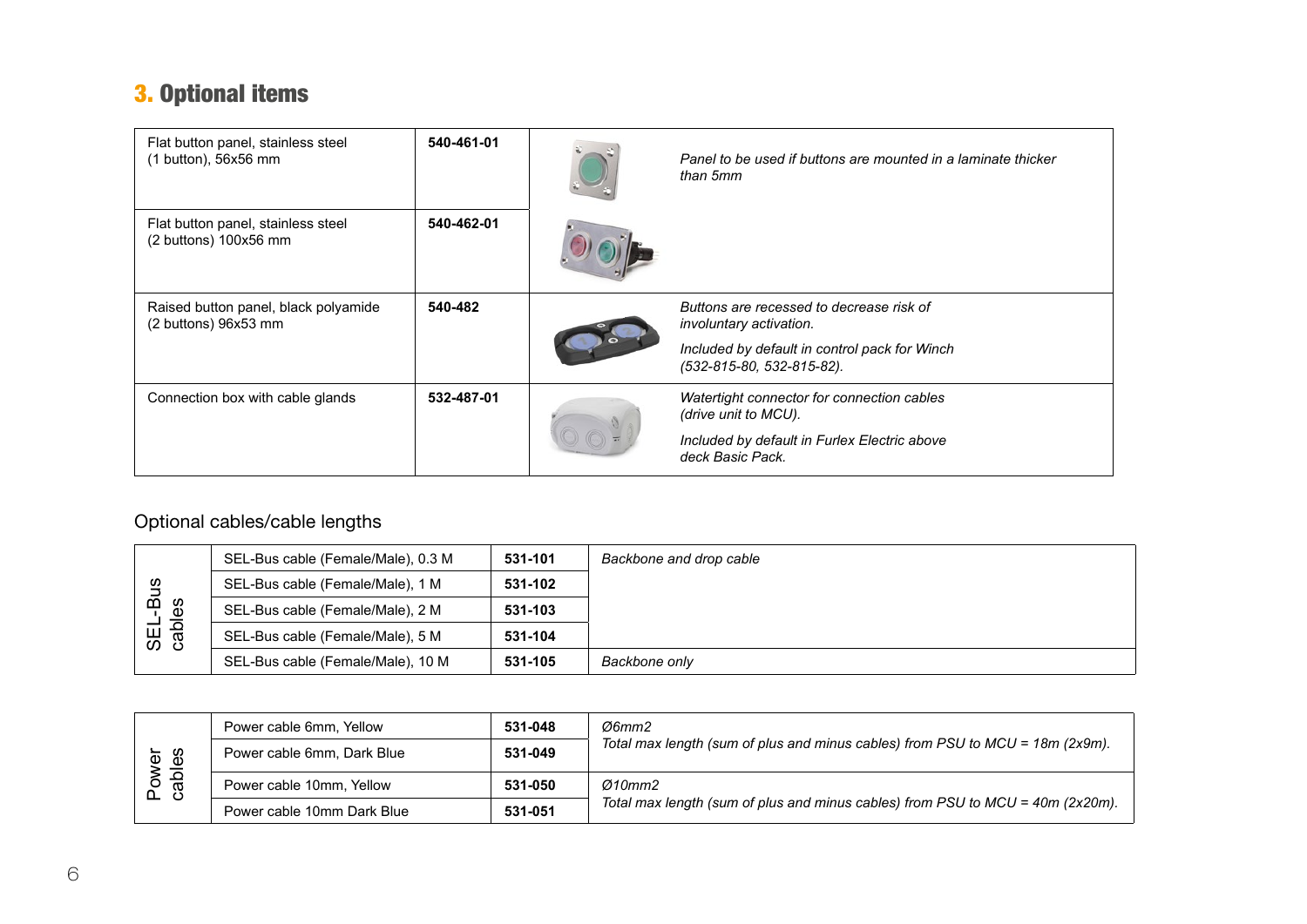